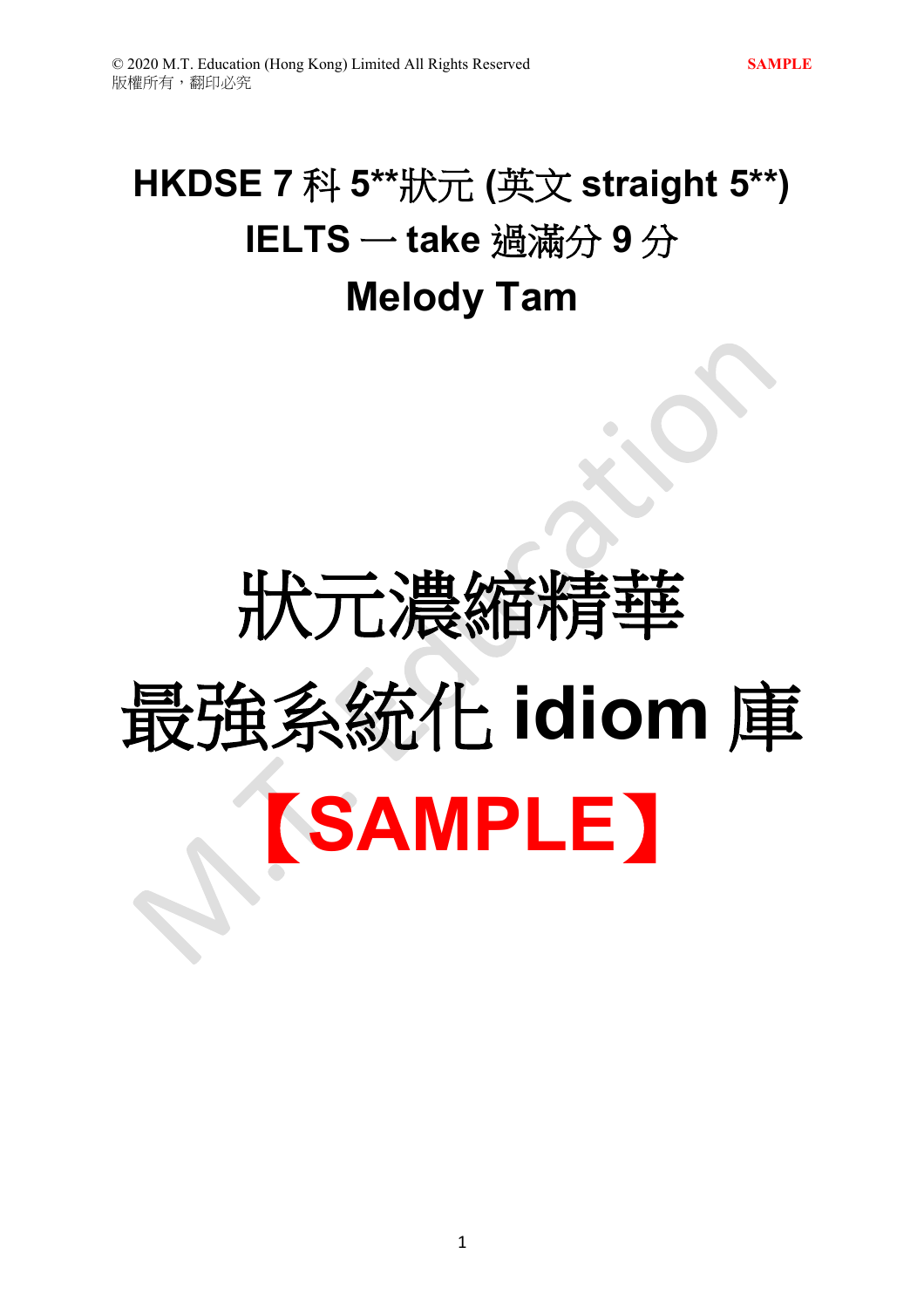### 目錄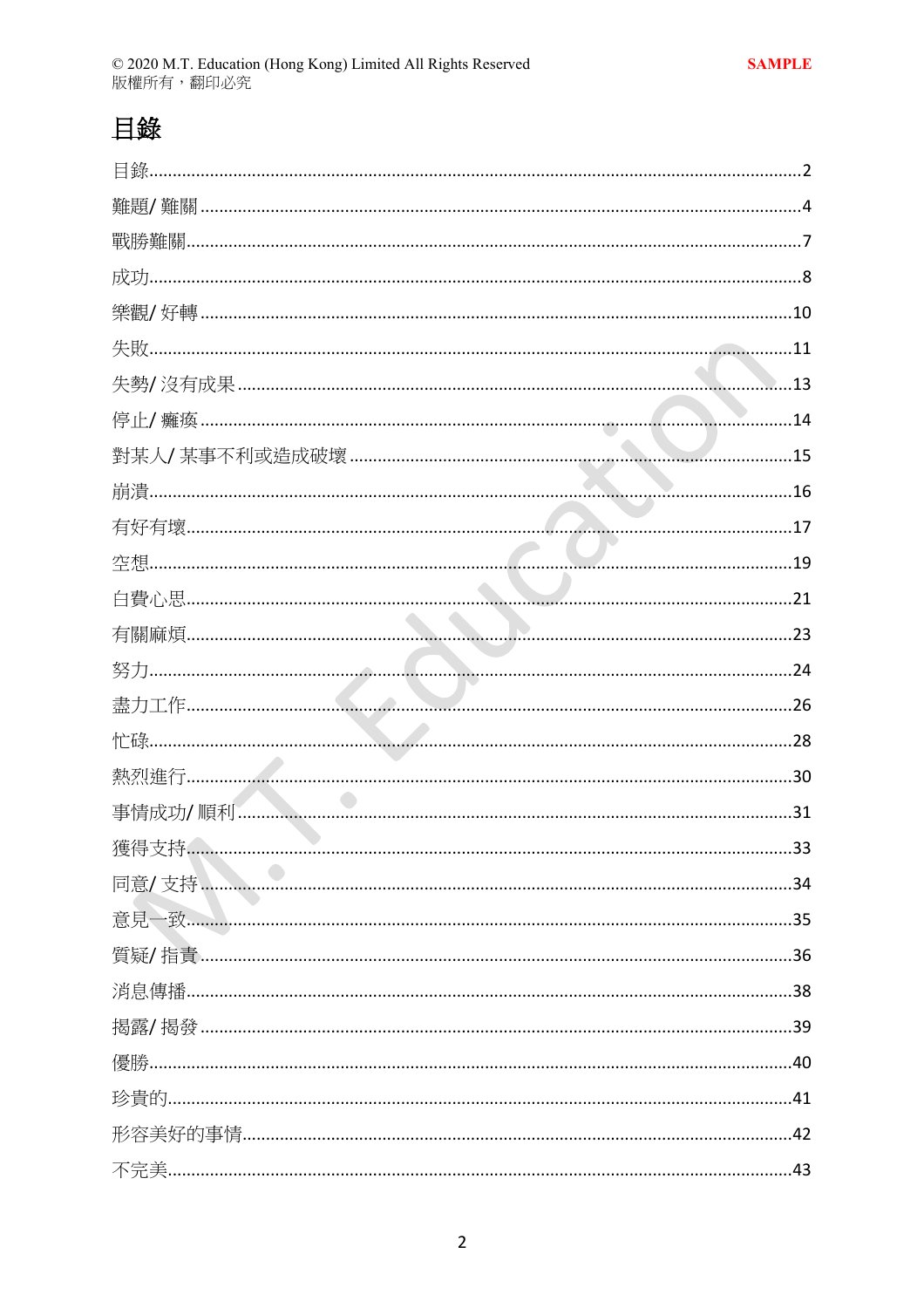$\cdot$ 

 $\bullet$ 

 $\bullet$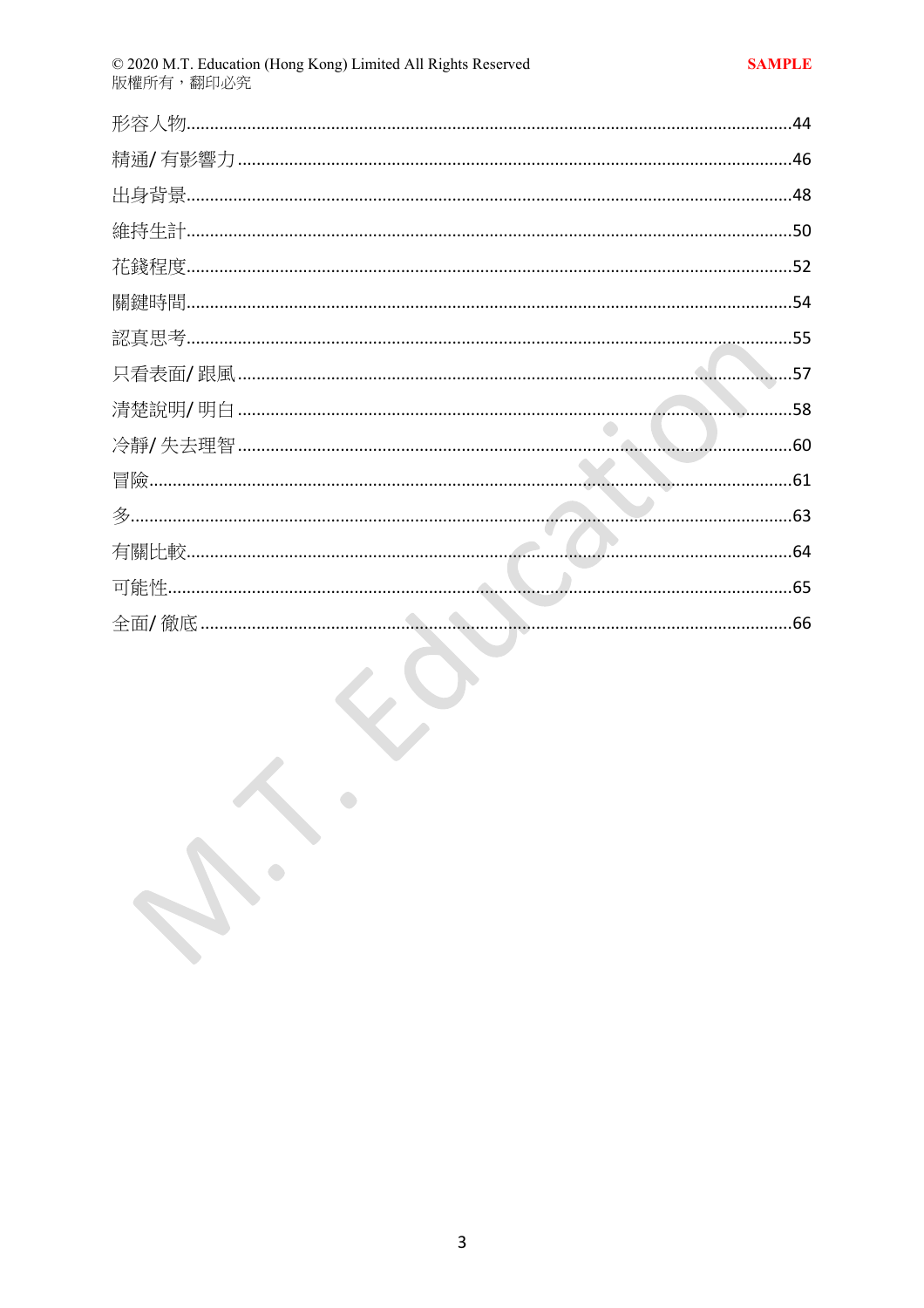#### 難題/ 難關

| Idiom               | 意思      | <b>Example</b>       | 句子翻譯   |
|---------------------|---------|----------------------|--------|
|                     |         | sentence             |        |
| A can of worms      | −連串的難題  | The extradition      | 逃犯條例為香 |
|                     | 尤其指開始解決 | law has opened a     | 港政府帶來一 |
|                     | 才變得更棘手的 | can of worms for     | 連串的難題。 |
|                     | 困難      | the Hong Kong        |        |
|                     |         | government.          |        |
| A hot potato        | 「燙手山芋」  | The issue of         | 持續的示威是 |
|                     | 棘手、麻煩的事 | continuous           | 香港在政治上 |
|                     | 情;強調逼切性 | protests is a        | 的燙手山芋。 |
|                     |         | political hot        |        |
|                     |         | potato in Hong       |        |
|                     |         | Kong.                |        |
|                     |         | The possibility of   | 硬脫歐是英國 |
|                     |         | a no-deal Brexit     | 政府要面對的 |
|                     |         | is a hot potato for  | 燙手山芋。  |
|                     |         | the British          |        |
|                     |         | government.          |        |
| A tough nut to      | 棘手的問題/難 | The long-            | 香港長久以來 |
| crack               | 以對付或難以理 | standing housing     | 的房屋問題是 |
|                     | 解的人     | problem of Hong      | 個十分棘手的 |
|                     |         | Kong is a tough      | 問題。    |
|                     |         | nut to crack.        |        |
|                     |         | Mary found her       | 瑪麗的新工作 |
|                     |         | new job              | 特別棘手,因 |
|                     |         | particularly         | 為老闆是個難 |
|                     |         | challenging as       | 以觸摸的人。 |
|                     |         | her boss is a        |        |
|                     |         | tough nut to         |        |
|                     |         | crack.               |        |
| Be in deep<br>water | 處於水深火熱之 | The company is       | 這家公司因無 |
|                     | 中       | in deep water        | 法償還債務而 |
|                     |         | that it fails to pay | 處於水深火熱 |
|                     |         | its debt.            | 之中。    |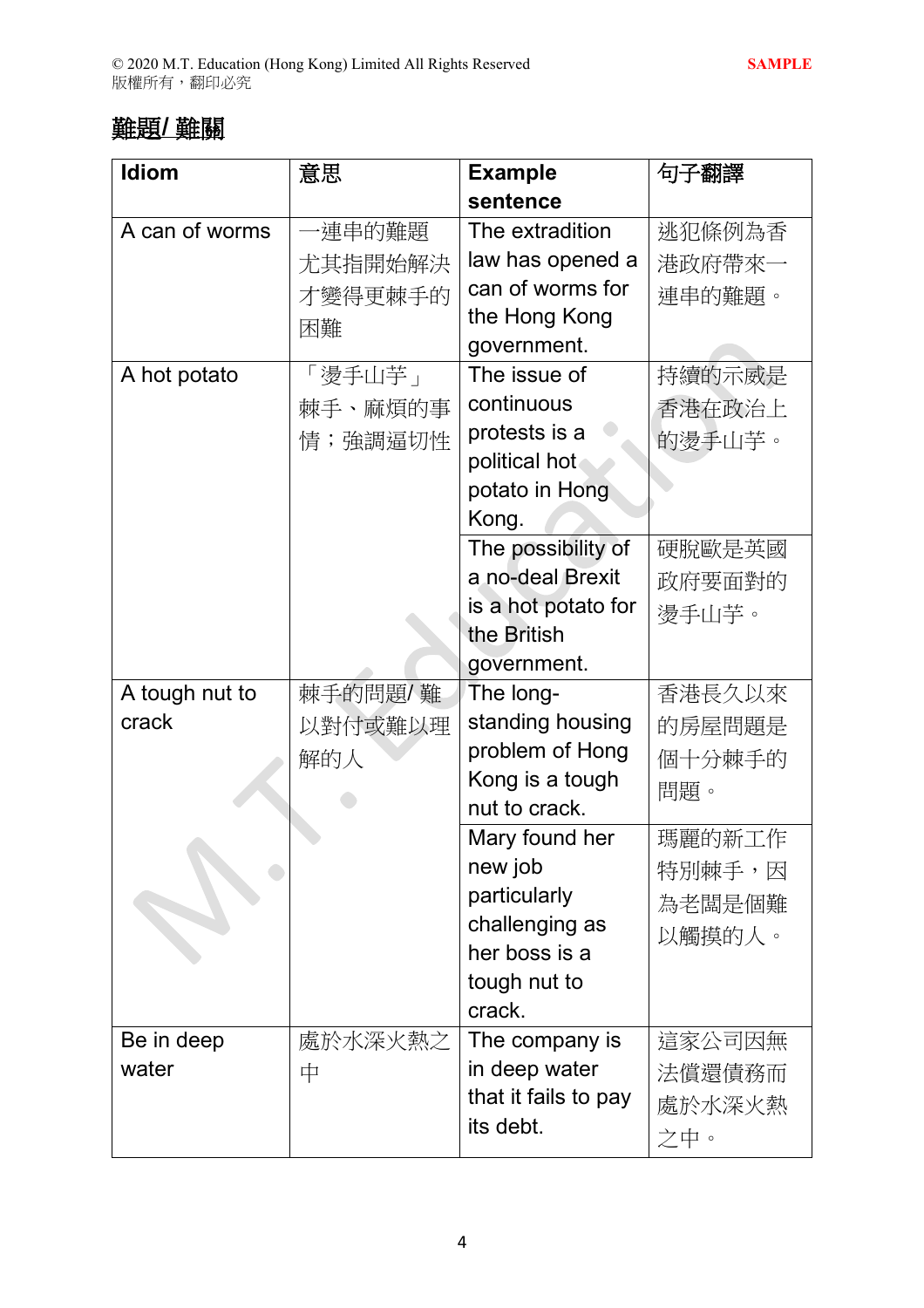| Rub salt in the | 在傷口上撒鹽/ | After Peter failed                     | 彼特在考試中 |
|-----------------|---------|----------------------------------------|--------|
| wound           | 雪上加霜    | the exam, his                          | 不及格後,他 |
|                 |         | classmates                             | 的朋友還嘲笑 |
|                 |         | rubbed salt in the                     | 他,簡直是在 |
|                 |         | wound by                               | 傷口上撒鹽。 |
|                 |         | mocking at him.                        |        |
| Add insult to   |         | The girl rejected                      | 女生拒絕了男 |
| injury          |         | the guy. Adding                        | 生。雪上加霜 |
|                 |         | insult to injury,                      | 地,女生還把 |
|                 |         | she threw his gift                     | 男生的禮物丟 |
|                 |         | into the trash.                        | 到垃圾桶裡。 |
| Add fuel to the | 火上加油    | The situation is                       | 情況已經夠糟 |
| flames          |         | bad enough -                           | 糕了,不要再 |
|                 |         | stop adding fuel                       | 火上加油了! |
|                 |         | to the flames!                         |        |
| Kick somebody   | 落井下石    | We should never                        | 我們從不應該 |
| when somebody   |         | kick a man when                        | 對別人落井下 |
| is down         |         | he is down $-$ we                      | 石,每個人的 |
|                 |         | should be                              | 人生都必定有 |
|                 |         | considerate and                        | 起起跌跌。  |
|                 |         | understand that                        |        |
|                 |         | everyone has his                       |        |
|                 |         | ups and downs.                         |        |
| At one's wits   | 束手無策    | The government                         | 房屋問題令政 |
| end             |         | is at its wits end<br>when it comes to | 府束手無策。 |
|                 |         | the housing                            |        |
|                 |         | problem.                               |        |
| With one's back | 處於困境中   | The company                            | 這家公司意識 |
| be against the  |         | finds itself with its                  | 到自己正處於 |
| wall            |         | back against the                       | 困境中,銷售 |
|                 |         | wall as its sales                      | 業績不斷下  |
|                 |         | figures have                           | 跌。     |
|                 |         | been falling.                          |        |
| Be thrown in at | 措手不及    | I have never                           | 我從未處理過 |
| the deep end    |         | dealt with such a                      | 如此複雜的問 |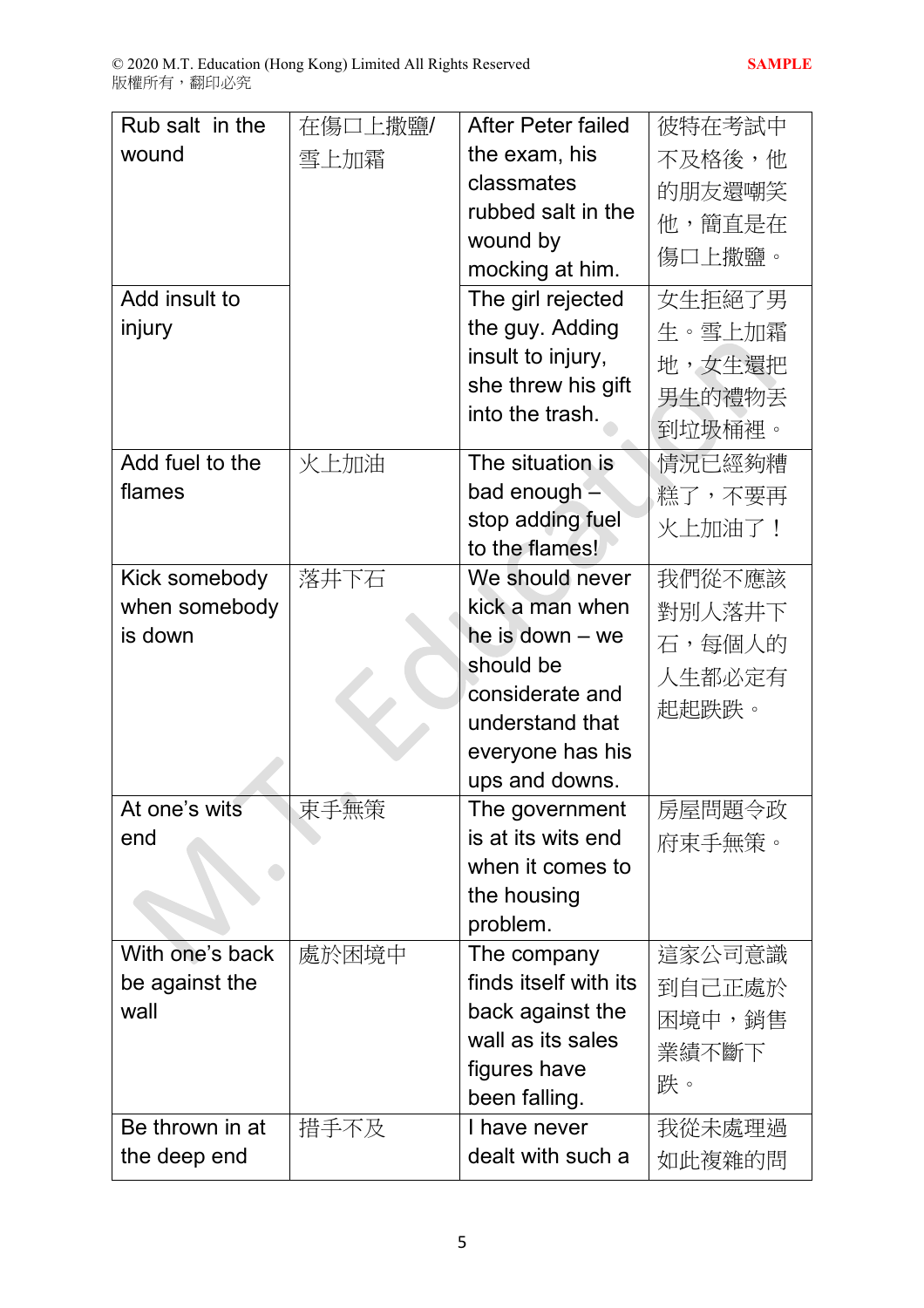|                  |         | complicated       | 題,實在是感 |
|------------------|---------|-------------------|--------|
|                  |         | problem before    | 到措手不及。 |
|                  |         | and feel being    |        |
|                  |         | thrown in at the  |        |
|                  |         | deep end.         |        |
| Have two strikes | 困難重重/陷於 | There are two     | 公司陷入十分 |
| against          | 十分不利的處境 | strikes against   | 不利的處境, |
| somebody/        |         | the company and   | 情況若然再惡 |
| something        |         | it will go        | 化,公司將面 |
|                  |         | bankruptcy if the | 臨破產。   |
|                  |         | situation         |        |
|                  |         | continues to      |        |
|                  |         | deteriorate.      |        |
| A Chinese        | 難題      | Poverty has been  | 貧窮是很多政 |
| puzzle           |         | a Chinese puzzle  | 府一直以來面 |
|                  |         | for decades for   | 對的難題。  |
|                  |         | many              |        |
|                  |         | governments.      |        |
| An elephant in   | 明顯但沒人想處 | Environment       | 環境污染長久 |
| the room         | 理的問題    | pollution has     | 以來都是個明 |
|                  |         | been an elephant  | 顯但沒人想處 |
|                  |         | in the room. We   | 理的問題。我 |
|                  |         | all know the      | 們都知道問題 |
|                  |         | problem exists,   | 的存在,卻沒 |
|                  |         | but no one is     |        |
|                  |         | really taking     | 有人真的採取 |
|                  |         | actions to        | 行動去減輕問 |
|                  |         | alleviate it.     | 題。     |
|                  |         |                   |        |
|                  |         |                   |        |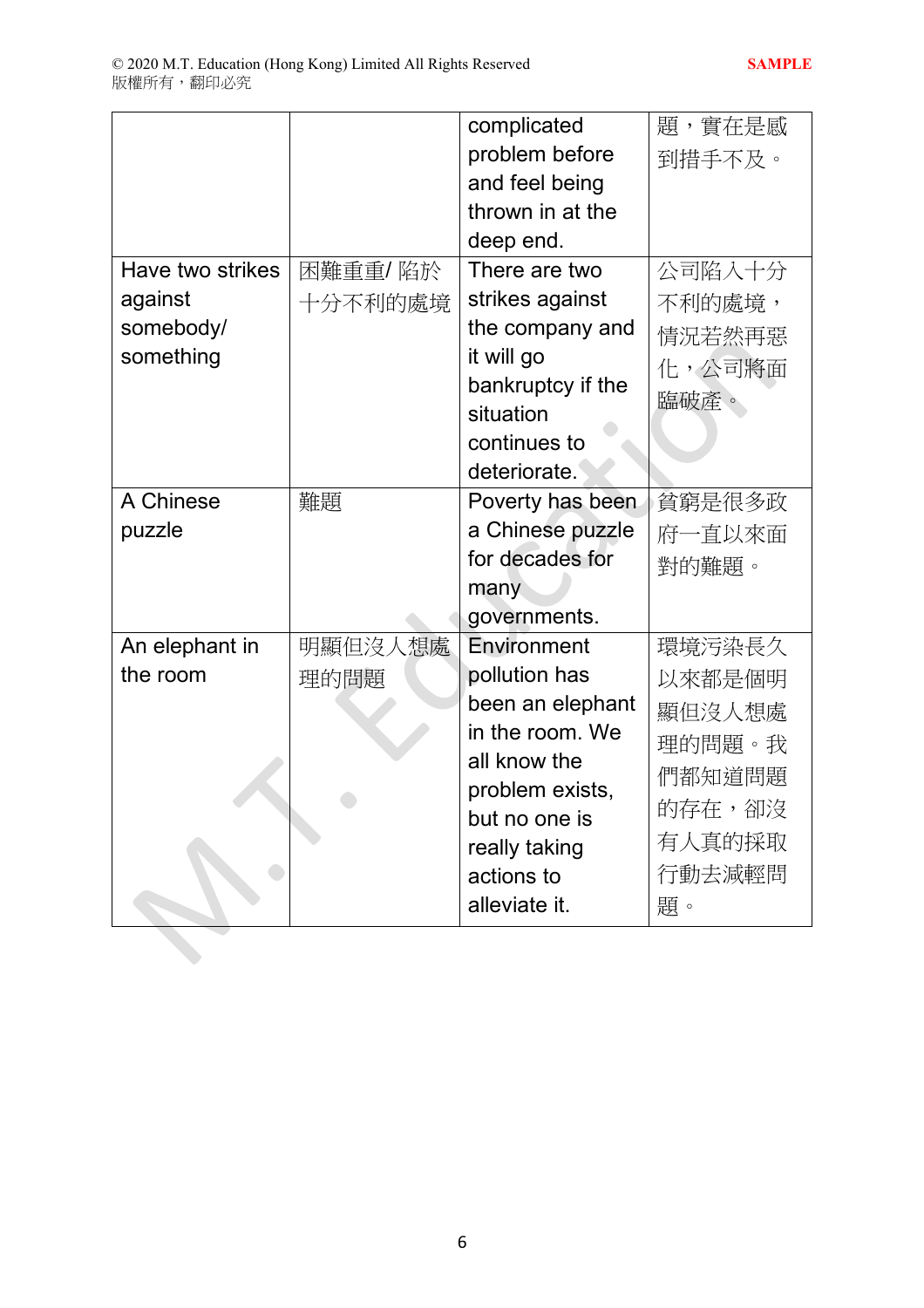#### 戰勝暋關

| <b>Idiom</b>     | 意思       | <b>Example</b>      | 句子翻譯   |
|------------------|----------|---------------------|--------|
|                  |          | sentence            |        |
| Fight tooth and  | 戰鬥到底     | They fought tooth   | 他們與敵人們 |
| nail             |          | and nail against    | 戰鬥到底,最 |
|                  |          | their enemies but   | 終還是不幸地 |
|                  |          | still unfortunately | 輸了。    |
|                  |          | lost.               |        |
| Stay the course  | 堅持到底     | Despite all the     | 雖然困難重  |
|                  |          | difficulties, you   | 重,但若果你 |
|                  |          | may achieve         | 能堅持到底, |
|                  |          | success if you      | 仍有機會成  |
|                  |          | stay the course.    | 功。     |
| Against all odds | 排除萬難     | The company         | 公司在兩個月 |
|                  |          | found itself with   |        |
|                  |          | its back against    | 前陷入困境之 |
|                  |          | the wall 2 months   | 中,但現在他 |
|                  |          | ago, and now        | 們排除萬難, |
|                  |          | they survived the   | 渡過了最難熬 |
|                  |          | toughest time       | 的時光。   |
|                  |          | against all odds.   |        |
| Weather the      | 化險為夷/突破  | During the          | 在金融危機期 |
| storm            | 難關       | financial crisis,   | 間,一些公司 |
|                  |          | some firms still    | 仍然設法度過 |
|                  |          | managed to          | 了難關並倖存 |
|                  |          | weather the         | 下來。    |
|                  |          | storm and           |        |
|                  |          | survived.           |        |
| Turn the corner  | 情況好轉/ 渡過 | The hospital        | 醫院的病人已 |
|                  | 難關       | patient has         | 經轉危為安, |
|                  |          | turned the corner   | 很快可以回  |
|                  |          | and can return      | 家。     |
|                  |          | home soon.          |        |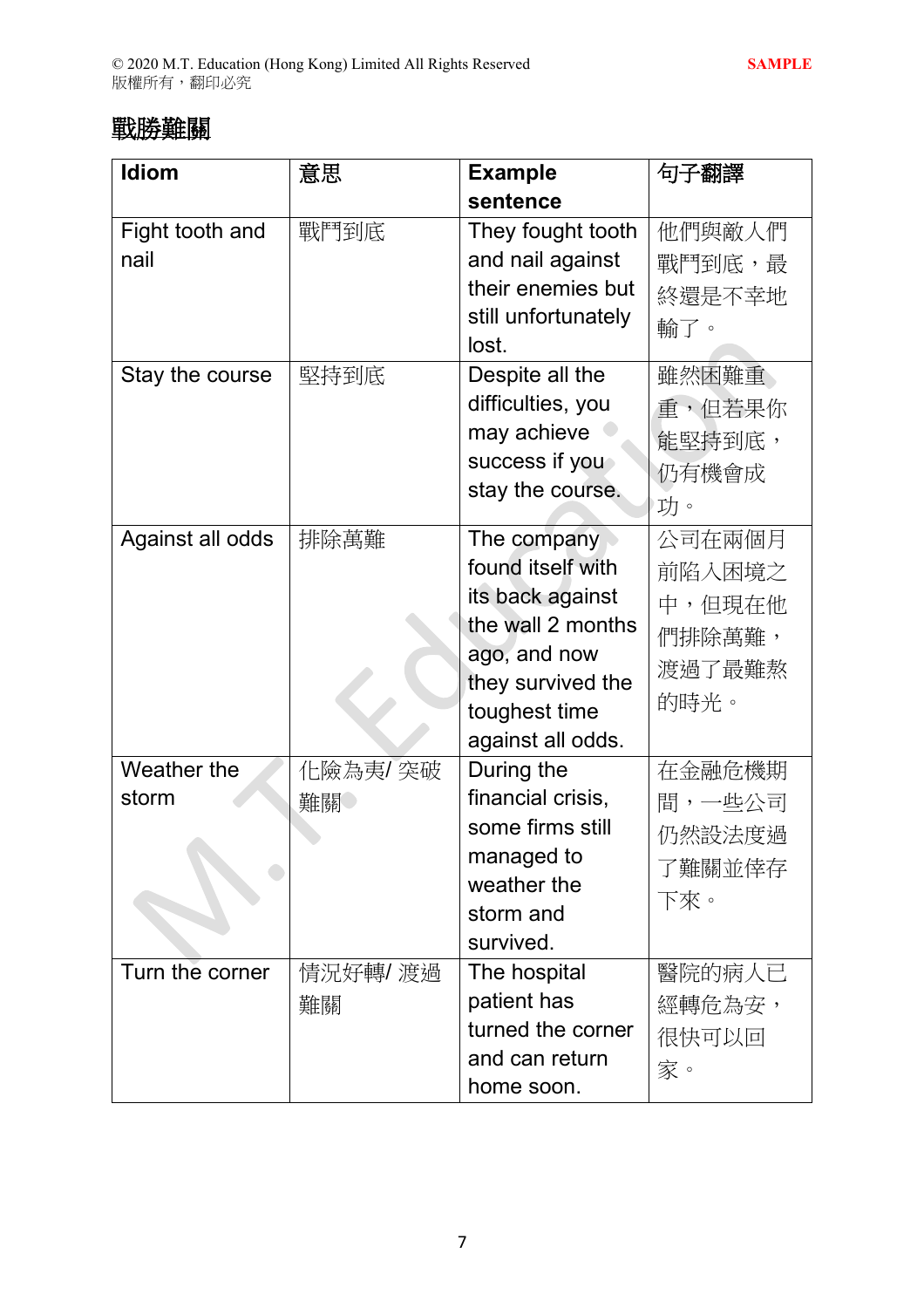#### 白費心思

| <b>Idiom</b>     | 意思       | <b>Example</b>       | 句子翻譯   |
|------------------|----------|----------------------|--------|
|                  |          | sentence             |        |
| Hit one's head   | 白費力氣     | Stop persuading      | 停止勸說這固 |
| against the wall |          | this stubborn guy.   | 執的傢伙吧— |
|                  |          | You are just         | –跟他說什麼 |
|                  |          | hitting your head    | 都是白費力  |
|                  |          | against the wall     | 氣。     |
|                  |          | by talking to him.   |        |
| Be in vain       | 徒勞無功/ 白白 | Believe me, your     | 相信我,您的 |
|                  | 浪費       | hard work will not   | 辛勤工作不會 |
|                  |          | be in vain and       | 白費,成功只 |
|                  |          | success is yet to    | 是尚未到來而 |
|                  |          | come.                | 已。     |
| Go down the      |          | All the CEO's        | 當公司倒閉  |
| drain            |          | efforts have gone    | 時,首席執行 |
|                  |          | down the drains      | 官所有的努力 |
|                  |          | when the             | 都落空了。  |
|                  |          | company closed       |        |
|                  |          | down.                |        |
| Flog a dead      | 枉費心思     | You are flogging     | 向財務拮据的 |
| horse            |          | a dead horse by      | 人借錢,只是 |
|                  |          | asking someone       | 枉費心思。  |
|                  |          | financially          |        |
|                  |          | strained to lend     |        |
|                  |          | you money.           |        |
| A forlorn hope   | 徒然的希望    | Setting unrealistic  | 設定不切實際 |
|                  |          | goals will only      | 的目標只會給 |
|                  |          | give you a forlorn   | 你徒然的希  |
|                  |          | hope. Be more        | 望,還是腳踏 |
|                  |          | down to earth!       | 實地做人吧! |
| A white elephant | 浪費錢而沒用的  | At first, George     | 起初喬治很高 |
|                  | 東西       | was excited to       | 興繼承父親的 |
|                  |          | inherit his father's | 勞斯萊斯,但 |
|                  |          | Rolls Royce, but     | 後來他意識到 |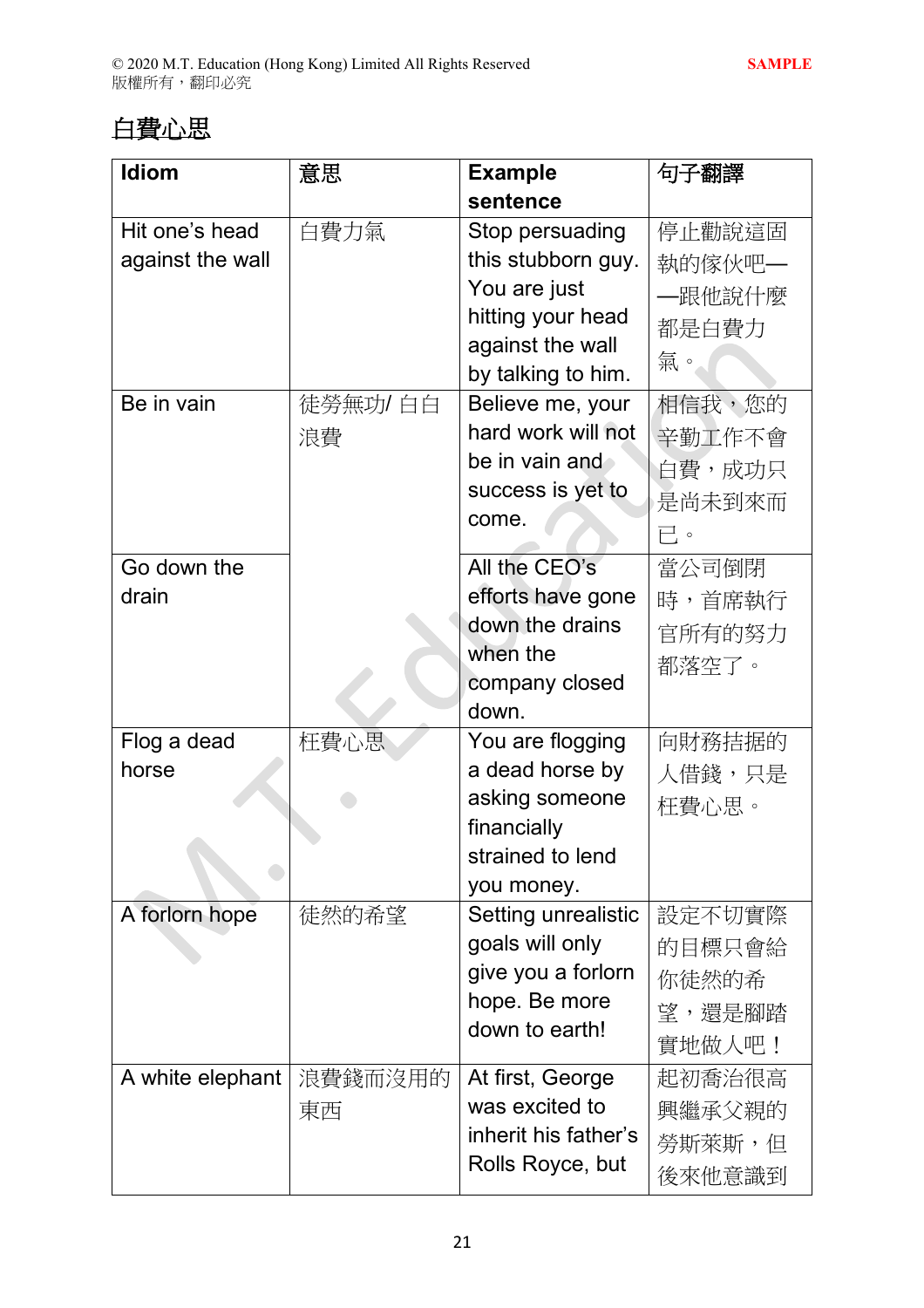#### 努力

| Idiom            | 意思   | <b>Example</b>                            | 句子翻譯    |
|------------------|------|-------------------------------------------|---------|
|                  |      | sentence                                  |         |
| Put out all the  | 全力以赴 | The factory put                           | 在激烈的競爭  |
| stops            |      | out all the stops                         | 中,工廠竭盡  |
|                  |      | to win the                                | 全力贏得了合  |
|                  |      | contract amid                             | 同。      |
|                  |      | fierce                                    |         |
|                  |      | competition.                              |         |
| At full steam    |      | Every participant                         | 每個參與者都  |
|                  |      | is preparing for                          | 在全力準備表  |
|                  |      | the show at full                          | 演。      |
|                  |      | steam.                                    |         |
| Go the extra     | 竭盡全力 | The company                               | 該公司通過加  |
| mile             |      | won the contract                          | 倍努力贏得了  |
|                  |      | by going the                              | 合同。     |
|                  |      | extra mile.                               |         |
| <b>Bend over</b> |      | <b>Students are</b>                       | 學生們竭盡全  |
| backwards        |      | bending over                              | 力,以確保他  |
|                  |      | backwards to                              | 們在文憑試中  |
|                  |      | make sure they                            | 表現良好。   |
|                  |      | perform well in                           |         |
|                  |      | HKDSE.                                    |         |
| Go all out       |      | You must go all                           | 如果想擊敗競  |
|                  |      | out if you want to                        | 爭對手,就必  |
|                  |      | beat your                                 | 須全力以赴。  |
|                  |      | competitors.                              |         |
| Leave no stone   | 不遺餘力 | I left no stone                           | 我不遺餘力地  |
| unturned         |      | unturned looking                          | 尋找相關信   |
|                  |      | for relevant                              | 息,但仍然徒  |
|                  |      | information, but it<br>was still in vain. | 勞無功。 也許 |
|                  |      |                                           | 我應該考慮改  |
|                  |      | Perhaps I should<br>consider              | 變我的研究主  |
|                  |      |                                           | 題。      |
|                  |      | changing my                               |         |
|                  |      | research topic.                           |         |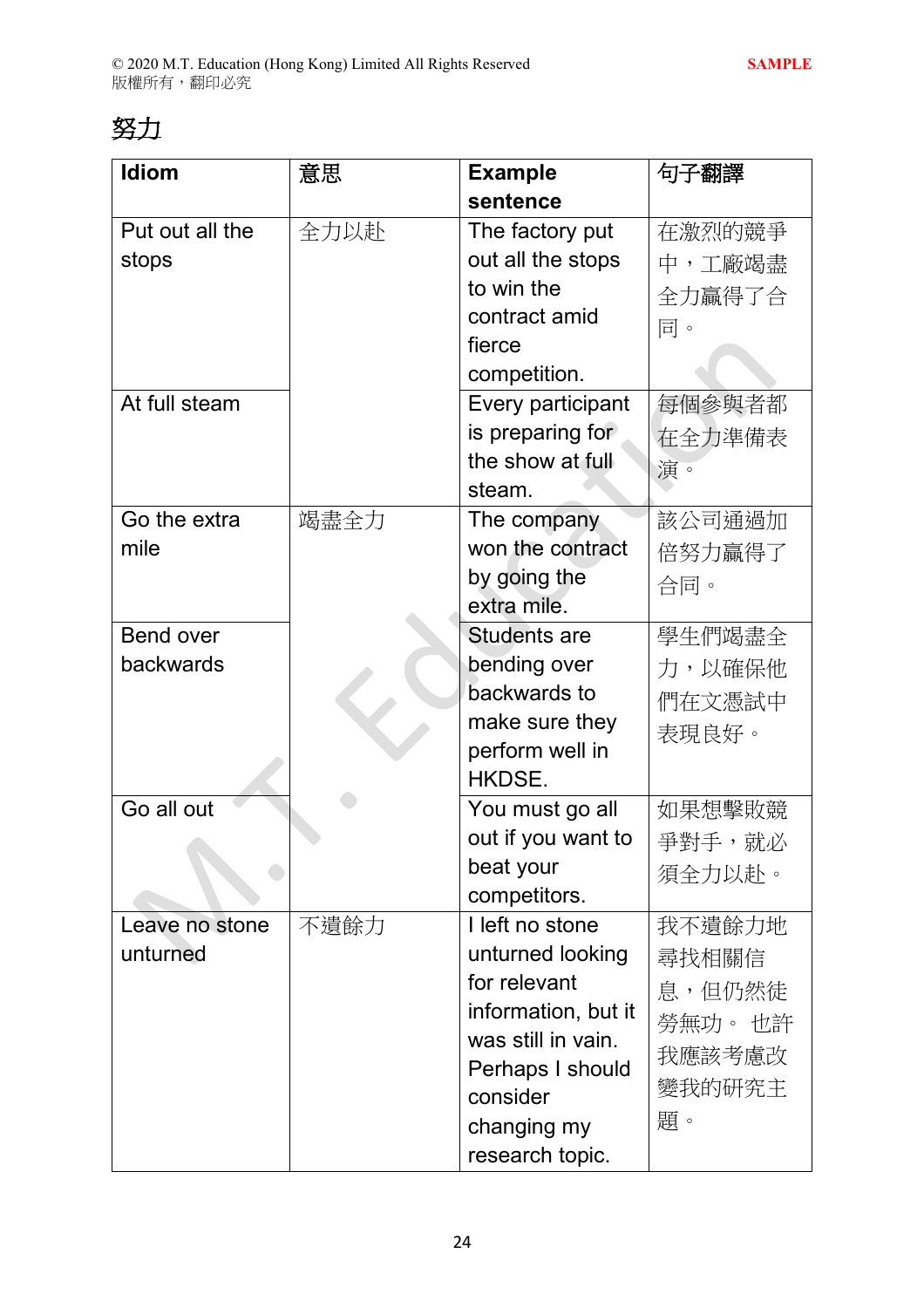#### 盡力工作

| <b>Idiom</b>    | 意思      | <b>Example</b>                    | 句子翻譯    |
|-----------------|---------|-----------------------------------|---------|
|                 |         | sentence                          |         |
| Be in high gear | 全力以赴工作/ | As the city is                    | 這座城市為即  |
|                 | 全速進行    | preparing for its                 | 將到來的奧運  |
|                 |         | upcoming                          | 會做準備,建  |
|                 |         | Olympics games,                   | 築正在緊鑼密  |
|                 |         | construction is in                | 鼓地進行中。  |
|                 |         | high gear.                        |         |
| Burn the candle | 日夜工作不停  | Ada is burning                    | 艾達日夜工作  |
| at both ends    |         | the candle at                     | 不停,每天都  |
|                 |         | both ends that                    | 很早到辦公   |
|                 |         | she has been                      | 室,又很遲離  |
|                 |         | coming to the                     | 開。      |
|                 |         | office early and                  |         |
|                 |         | staying very late.                |         |
| All work and no | 廢寢忘食地工作 | All work and no                   | 長遠來看,只  |
| play            |         | play is definitely                | 有工作而沒有  |
|                 |         | not a healthy way                 | 娛樂絕對不是  |
|                 |         | of living in the                  | 一種健康的生  |
|                 |         | $long term - you$                 | 活方式 ——你 |
|                 |         | must find a                       | 必須在工作與  |
|                 |         | balance between<br>work and life! | 生活之間找到  |
|                 |         |                                   | 平衡!     |
| Get into gear   | 投入工作    | As the                            | 由於作業的死  |
|                 |         | assignment is                     | 線是明天,因  |
|                 |         | due tomorrow, I                   | 此我必須著手  |
|                 |         | must get into                     | 投入工作。   |
|                 |         | gear and start                    |         |
|                 |         | working hard.                     |         |
| Burn the        | 熬夜工作    | As the                            | 由於作業的死  |
| midnight oil    |         | assignment is                     | 線是明天,因  |
|                 |         | due tomorrow, I                   | 此我應該要熬  |
|                 |         | probably have to                  | 夜工作,在限  |
|                 |         | burn the midnight                 |         |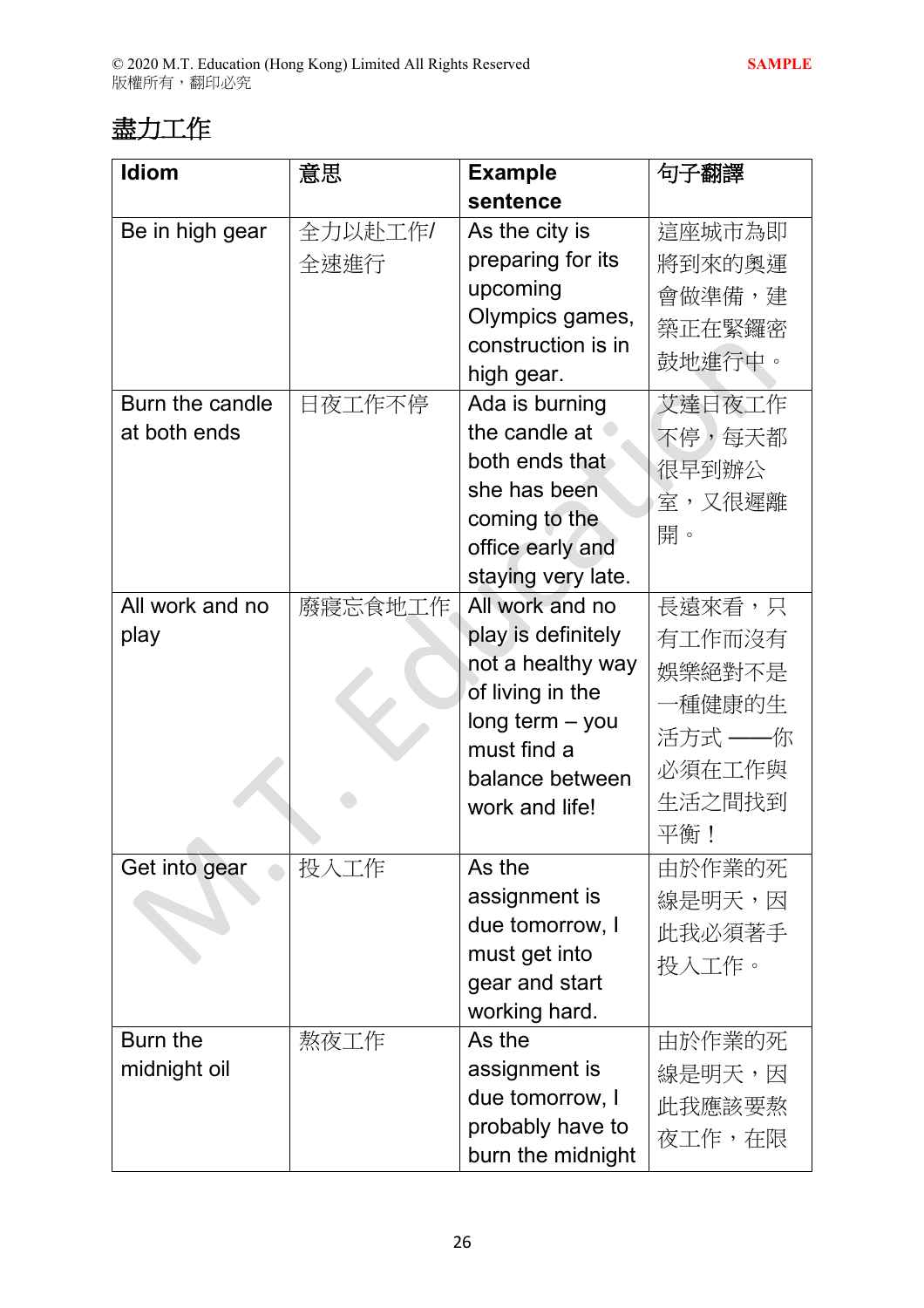$\bullet$ 

 $\bullet$ 

|                |      | oil and finish it off | 期前完成作  |
|----------------|------|-----------------------|--------|
|                |      | before the            | 業。     |
|                |      | deadline.             |        |
| Pull an all-   | 通宵工作 | Many college          | 許多大學生是 |
| nighter        |      | students are          | 拖延症患者, |
|                |      | procrastinators       | 拖到死線才通 |
|                |      | who pull a lot of     | 宵達旦地工  |
|                |      | all-nighters to       | 作。     |
|                |      | meet deadlines.       |        |
| Heart and soul | 全心全意 | If you put your       | 如果您全力以 |
|                |      | heart and soul        | 赴工作,項目 |
|                |      | into the project,     | 經理將會欣賞 |
|                |      | your manager will     | 你的。    |
|                |      | appreciate it.        |        |